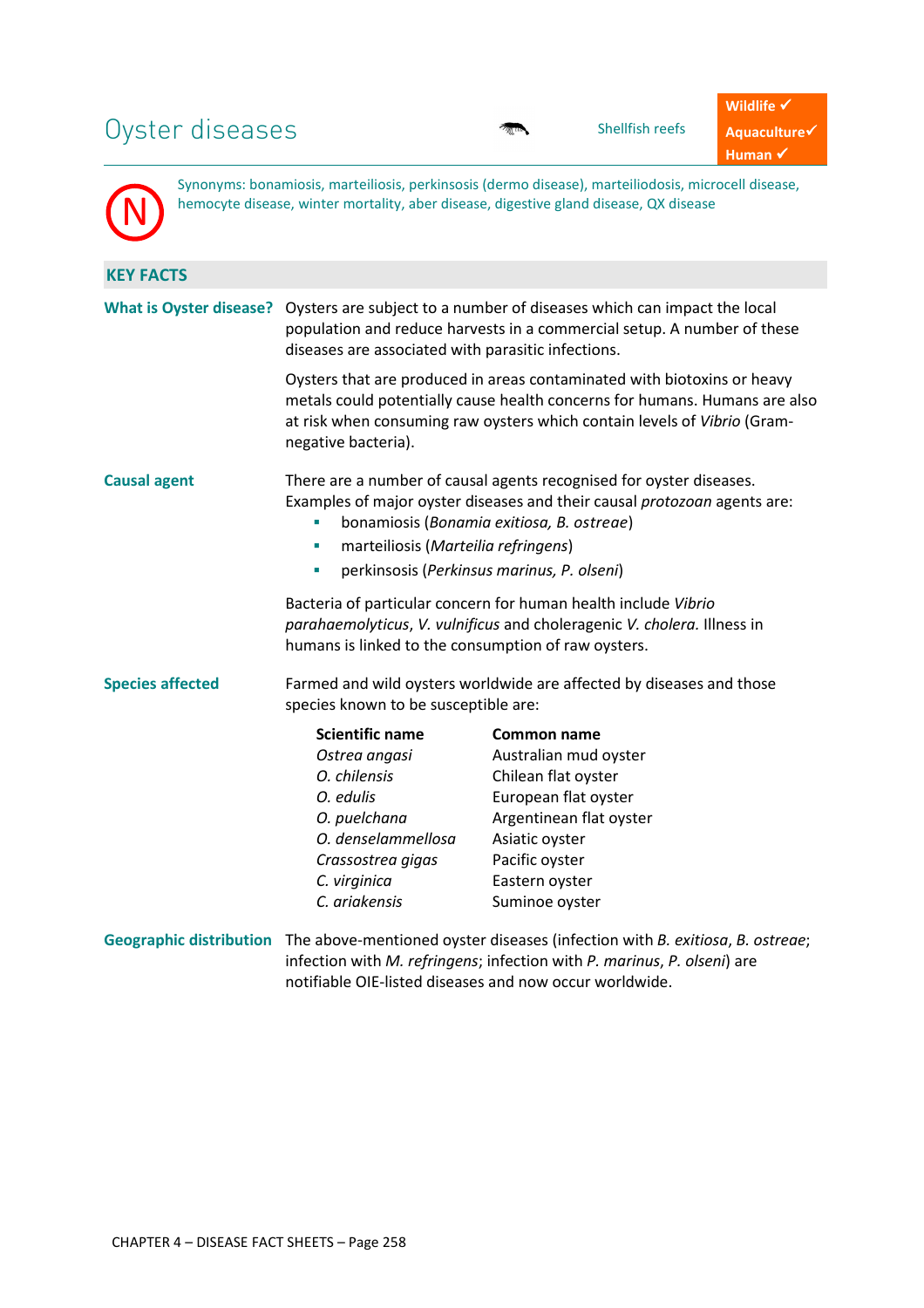

**Geographic distribution of oyster diseases and their causal agents.**

**Environment** The causative pathogens live in aquatic environments in both tropical and temperate zones. High temperatures and salinities favour the proliferation of some of the pathogens.

## **TRANSMISSION AND SPREAD**

**Vector(s)** No data are currently available with respect to possible vectors.

**How is the disease transmitted to animals?** agents. The mode of transmission differs depending on the disease and its causal

# **1. Bonamiosis: infection with the protozoan parasites** *B. exitiosa* **or** *B. ostreae*

There is marked variation in susceptibility to this infection between bivalve genera. Prevalence and intensity of infection tends to increase during the warm water season. The parasite is difficult to detect prior to the proliferation stage of its development or in survivors of an epidemic. Infections may be detected in the first year of growth in areas where the disease is endemic but prevalence of infection and mortality is noticeably higher during the second year of growth.

Clean oysters living in close proximity to infected oysters (and artificial tissue homogenate/haemolymph inoculations) can precipitate infections indicating that transmission is direct (no intermediate hosts are required). There is a pre-patent period of 3-5 months between exposure and appearance of clinical signs of *B. ostreae* infection. In New Zealand, the pre-patent period for *Bonamia spp*. infection may be as little as 2.5 months and rarely exceeds 4 months.

#### **2. Marteiliosis: infection with** *M. refringens, M. sydneyi*

*Marteilia refringens* has a broad host range and transmission appears to be restricted to periods when water temperatures exceed 17°C. High salinities may impede *Marteilia spp*. multiplication within the host tissues. *Marteilia sydneyi* also has a seasonal period of transmission with infections occurring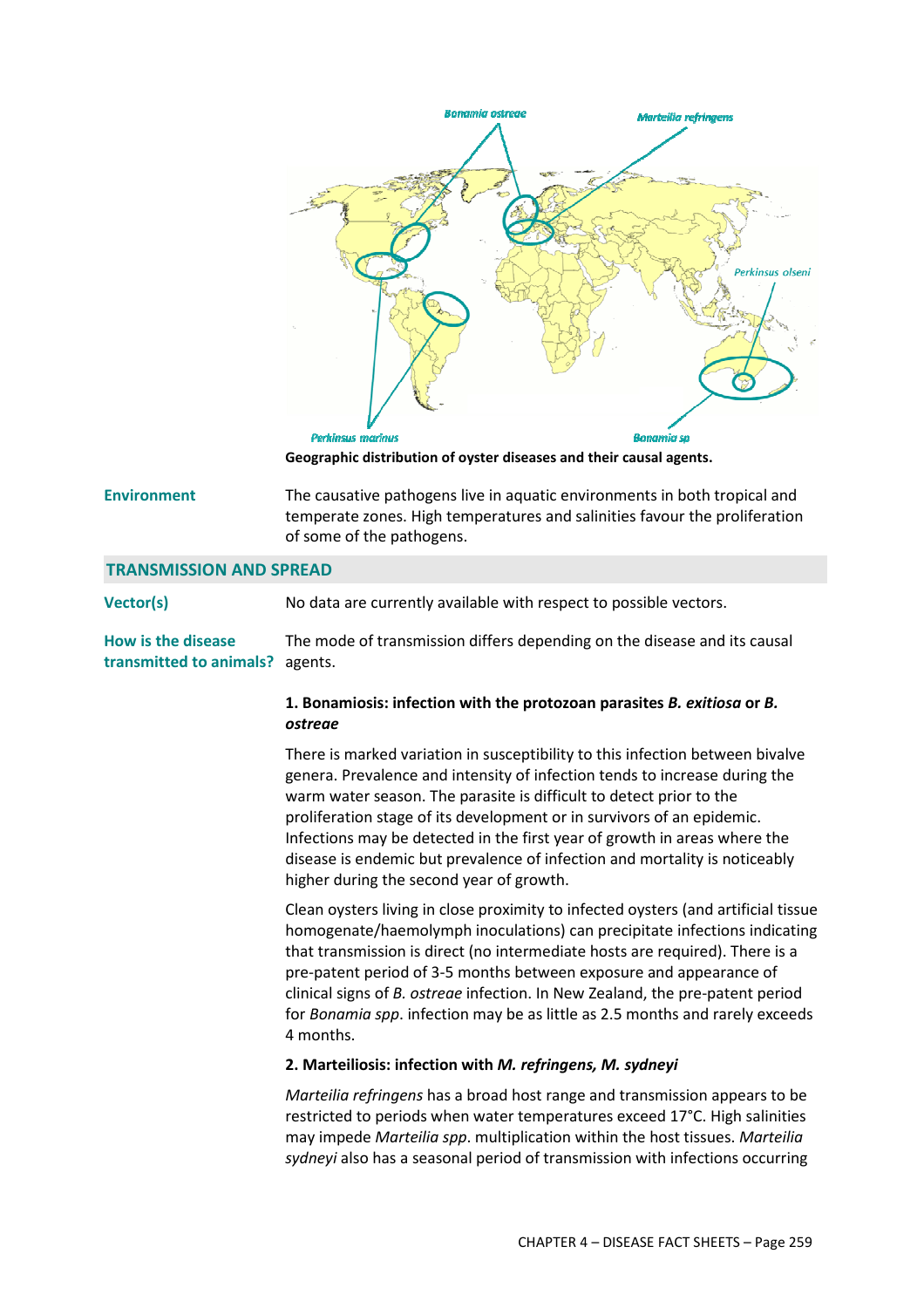generally from mid- to late-summer (January to March). Heavy mortalities and sporulation occur all year round. The parasite enters the oyster through the epithelium of the palps and gills and develops and proliferates within the digestive tract.

The route of infection and life-cycle outside the mollusc host are unknown although the life cycle within oysters has been well documented. Since it has not been possible to transmit the infection experimentally in the laboratory, an intermediate host is suspected (possibly a copepod). This is reinforced by recent observations showing spores do not survive more than 7-10 days once isolated from the oyster. Cold temperatures prolong survival (35 days at 15°C). Spore survival within fish or birds is limited to 2 hrs, suggesting they are an unlikely mode of dispersal or transmission.

# **3. Perkinsosis: infection with** *P. marinus, P. olseni*

Proliferation of *Perkinsus spp*. correlates with warm water temperatures (>20˚C) and this coincides with increased clinical signs and mortalities. Effects appear cumulative with mortalities peaking at the end of the warm water season in each hemisphere. The infective stage is a biflagellate zoospore which transforms into the feeding trophozoite stage after entering the host's tissues where they multiply. *P. marinus* shows a wide salinity tolerance range and *P. olseni* is associated with full-strength salinity environments.

Direct transmission of *Perkinsus spp*. has been demonstrated by exposure of susceptible hosts to infected hosts, including cross-species transmission for *P. olseni*. There is currently no evidence of cross-genus transmission of *P. marinus*.

**How does the disease**  spread between groups transmission by infective stages carried passively on currents between **of animals?** Transmission of the parasite directly from host to host is possible and oyster beds is suspected. *Bonamia exitiosa* often infects wild populations of susceptible species. Transmission of marteiliosis by an intermediate host may also take place.

**How is the disease**  transmitted to humans? health risk. However, it is recommended not to eat oysters from areas of The majority of agents that cause oyster disease do not pose any human poor sanitation because they may be infected with *Vibrio spp*. bacteria that can cause illness in humans when ingested.

## **IDENTIFICATION AND RESPONSE**

**Field signs** Clinical signs of oyster diseases may include cessation of growth, gaping oysters and occasionally mass mortality of oysters in the wild and in farms. A decline in body condition may be seen and discolouration of the digestive glands, mantle and gills may be visible in heavily infected individuals at gross *post mortem* examination.

Recommended action if The oyster diseases mentioned within (infection with *B. exitiosa, B. ostreae*; **suspected** with *M. refringens*; with *P. marinus*, *P. olseni*) are notifiable and a suspected outbreak must be reported immediately to local (nearest fisheries or veterinary authority) and national authorities and the OIE. Guidance concerning collection and submission of samples must be sought.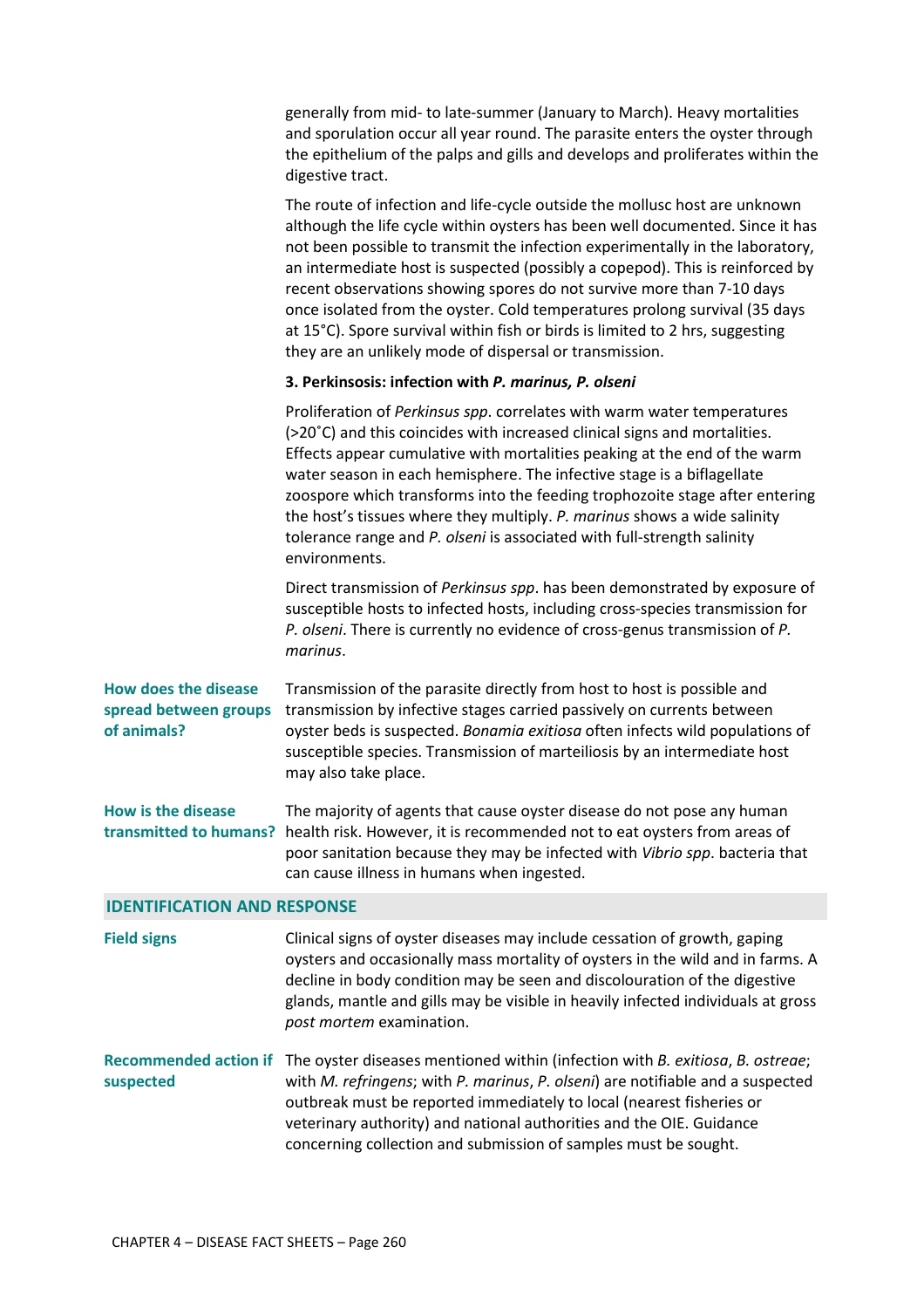| <b>Diagnosis</b>                              | Presumptive diagnosis of most of the oyster diseases can be based on<br>clinical signs and through cytological and tissue imprints in the laboratory. A<br>confirmative diagnosis can be obtained using histopathology and/or<br>transmission electron microscopy. The currently accepted procedures for a<br>conclusive diagnosis of oyster diseases are summarised in the Manual of<br>Diagnostic Tests for Aquatic Animals 2011 (OIE, 2011).                                                                                                                                                                                                                                                                                                                                                                                                            |  |
|-----------------------------------------------|------------------------------------------------------------------------------------------------------------------------------------------------------------------------------------------------------------------------------------------------------------------------------------------------------------------------------------------------------------------------------------------------------------------------------------------------------------------------------------------------------------------------------------------------------------------------------------------------------------------------------------------------------------------------------------------------------------------------------------------------------------------------------------------------------------------------------------------------------------|--|
| <b>PREVENTION AND CONTROL IN WETLANDS</b>     |                                                                                                                                                                                                                                                                                                                                                                                                                                                                                                                                                                                                                                                                                                                                                                                                                                                            |  |
| <b>Environment</b>                            | No protective vaccine or effective drug/chemical treatment is available for<br>control of the above oyster diseases in natural water bodies.                                                                                                                                                                                                                                                                                                                                                                                                                                                                                                                                                                                                                                                                                                               |  |
| <b>Aquaculture</b>                            | There is currently no available vaccine or chemical control agent for these<br>diseases.                                                                                                                                                                                                                                                                                                                                                                                                                                                                                                                                                                                                                                                                                                                                                                   |  |
|                                               | Good farming practices can help reduce stress and thus the negative impact<br>of disease. Sources of stress include exposure to extreme temperatures and<br>salinity, starvation, handling and infection with other parasites.                                                                                                                                                                                                                                                                                                                                                                                                                                                                                                                                                                                                                             |  |
|                                               | Actions should be directed firstly at prevention of the disease as subsequent<br>control can be very difficult.                                                                                                                                                                                                                                                                                                                                                                                                                                                                                                                                                                                                                                                                                                                                            |  |
|                                               | A number of simple measures can minimise or prevent the spread of oyster<br>diseases. These include:<br>Reduction in stocking densities and/or restocking and lowering of<br>I.<br>water temperatures may suppress clinical manifestation of the disease<br>although no eradication procedures have worked successfully to date.<br>Development of resistant stocks of oysters.<br>I.<br>Early harvesting at 15-18 months of production and subtidal culture<br>×<br>may also minimise the effects of disease on oyster production and<br>profitability.<br>Prevention of introduction or transfer of oysters from waters where<br>T,<br>causal agents are known to be enzootic into historically uninfected<br>waters.<br>The use of increased salinities which appear to suppress clinical<br>ш<br>manifestation of the disease caused by Marteilia spp. |  |
| <b>Wildlife</b>                               | Wild oyster beds should be monitored for signs of disease as, if infected,<br>they may transmit disease to other beds both wild and farmed.                                                                                                                                                                                                                                                                                                                                                                                                                                                                                                                                                                                                                                                                                                                |  |
| <b>Humans</b>                                 | Humans must ensure that all biosecurity measures are followed to reduce<br>the chance of spreading the infectious agents to previously uninfected sites.                                                                                                                                                                                                                                                                                                                                                                                                                                                                                                                                                                                                                                                                                                   |  |
| <b>IMPORTANCE</b>                             |                                                                                                                                                                                                                                                                                                                                                                                                                                                                                                                                                                                                                                                                                                                                                                                                                                                            |  |
| <b>Effect on wildlife</b>                     | Whilst most of the causal agents are naturally present in coastal water,<br>oyster diseases do occur in wild populations. Direct impacts on wildlife are<br>not clear, although indirect long-term effects may include threats to the<br>environment and aquatic biodiversity through, for example, declining<br>biomass and irreversible ecological disruption.                                                                                                                                                                                                                                                                                                                                                                                                                                                                                           |  |
| <b>Effect on Aquaculture</b><br>and Fisheries | High losses (up to 80-90% with bonamiosis) to oyster farmers through<br>mortalities, and reduced growth/productivity. Increased operational cost of<br>additional biosecurity measures.                                                                                                                                                                                                                                                                                                                                                                                                                                                                                                                                                                                                                                                                    |  |